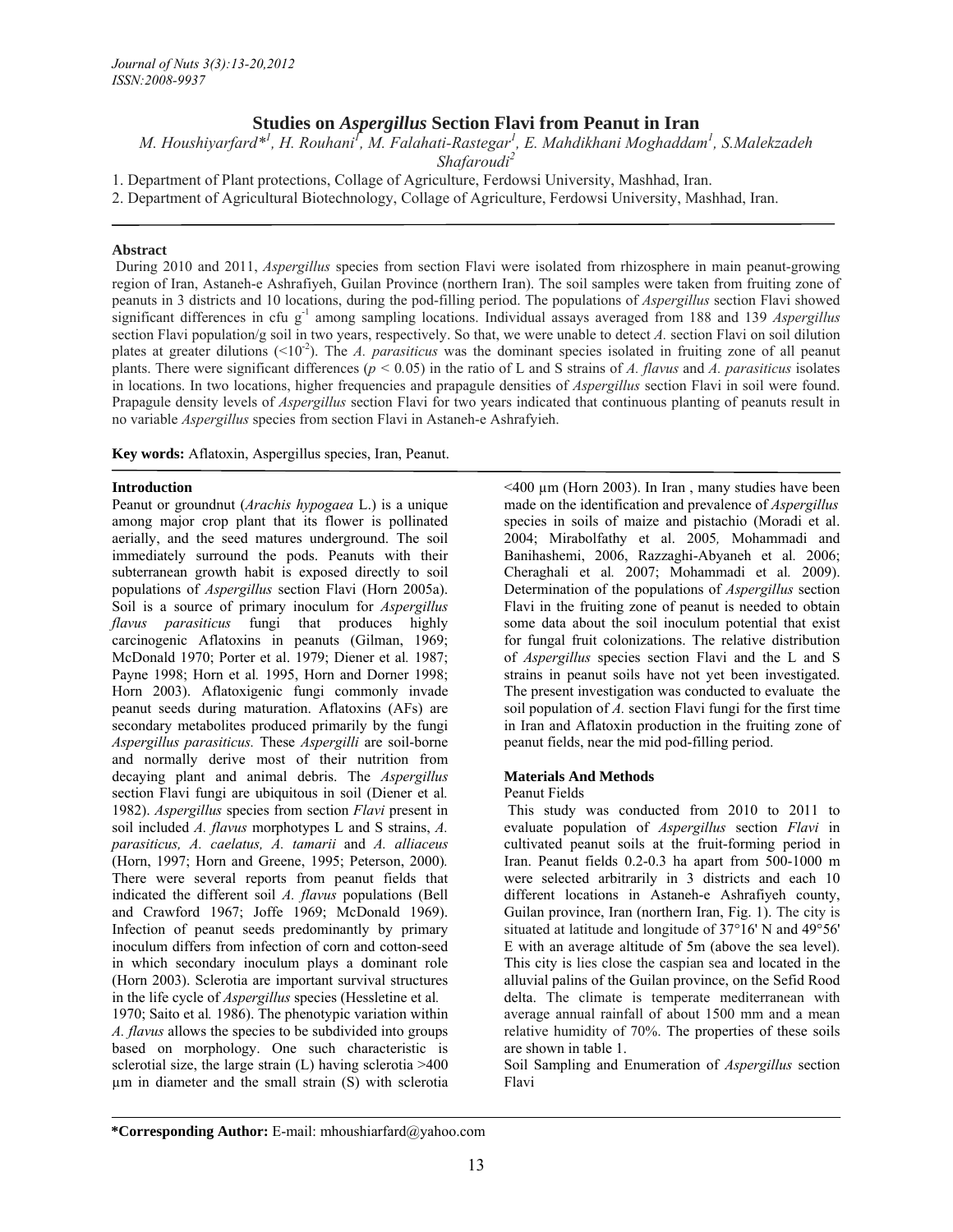Soil samples were collected from each of fifty peanut fields in ten locations at the mid period of pod-filling (development of fruits and seeds). In each location, each field soil sample consisted of a composite of 10 subsamples approximately 300-500 g that were randomly taken within fruiting zone with an auger (cylindrical sample) to a depth of 30 to 35 cm, at random from two adjacent rows, and each of five 10-m intervals down the rows. Approximately, the same areas of the fields were sampled during 2010 and 2011. In some cases, whole plant was carefully removed from the soil and excess soil was collected after shaking the roots. Soil subsamples were placed into sterile plastic bags and were transported to the laboratory. For each location, soil subsamples from five fields were pooled, air dried for two days, passed through a 2 mm mesh screen and then stored at 4°C. Soil pH and EC were measured in laboratory. The five random combined subsamples of sieved soil (20 g) were removed and then placed into a sterile 500 ml flasks containing 180 ml 1% pepton-water , soil suspensions agitated for 1 h at 150 rpm on an orbital shaker.

# Isolation and Quantitation of *Aspergillus* section Flavi

 Population density of *A.* section Flavi (populations per g of soil) at each location was determined by dilution plate technique and averaging prapagule counts on plates (Cotty, 1994). The 0.5-ml aliquots of additional dilutions  $(0, 10^{-1}, 10^{-2}, 10^{-3}$  in each subsample per plate ) were spread onto three 9-cm diam plates of Dichloran– Rose Bengal Chloramphenicol agar (DRBC agar) (Horn and Dorner 1998) and AFPA (Aspergillus flavus/parasiticus agar) supplemented with 50 mg chloramphenicol (Pitt et al*.* 1983; Horn and Dorner, 1998, Gourama and Bulerman, 1995). Plates were incubated for 3-4 days at 37 °C and for 2-3 days at 30 °C, respectively. *Aspergillus* section Flavi colonies were visually identified and enumerated. Mean population density was estimated on the basis of the number of colony forming units per gram soil dry weight (cfu/g soil) using the following equation:

 $cfu/g.soil = (no. of colonies x dilution factor) / volume$ inoculated

 The colonies of *Aspergillus* species ( section Flavi) developing on dilution plates from each soil subsample were identified directly according to Raper and Fennel (1965) and Klich and Pitt (1988). Also, colonies were transferred to slant Czapek agar (CZ) medium, incubated for 14 days at 25 C and were purified using single-spore method.

### Identification of *Aspergillus* species (section Flavi)

 All fungi belonging to *A.* section Flavi genus *Aspergillus* were identified by morphologically, based on various macro and micro morphological characters. The identification of *Aspergillus* species (Section Flavi) has been traditionally based on morphological characterization (Table 2) (Klich 2002; Samson et al*.* 2004; Kurztman et al*.* 1987). Before identification,

discrete colonies were grown on MEA (Powdered Malt Extract 20 g, peptone 1g, Glucose 20g, Agar 20 g, DW 1L). In the darkness for 7 days at 25 ºC. From this culture, a loop full of spores was suspended in 500 μL of 0.2% agar with 0.05% Tween 80, and this suspension was used for three-point inoculations on 9 cm petri dishes containing approximately 20 ml of Czapeck yeast extract agar (CYA, Pitt, 1973, Kich and Pitt,1988) per plate (CYA: Sucrose 30 g/l, Powder yeast extract 5 g/l,  $K_2$ HPO<sub>4</sub> 1 g/l, NaNO<sub>3</sub> 2 g/l, KCl 0.5 g/l, MgSO<sub>4</sub>.7H<sub>2</sub>O 0.5 g/l,  $FeSO_4.7H_2O$  0.01 g/l,  $ZnSO_4.7H_2O$  0.01 g/l, CuSO<sub>4</sub>.5H<sub>2</sub>O 0.005 g/l, Agar 20 g/l) and Czapek-Dox agar (CZ: Czapek Concentrate 10ml, K2HPO4 1g, Sucrose 30g, Agar 17.5g, DW 1L) at 42 °C. CYA cultures were incubated in the dark at 25 ºC (CYA25) for 7 days. Several 3-mm plugs of sporulating culture were transferred to vials containing 5 ml of sterile distilled  $H_2O$ . These conidial suspensions were stored for further study at 8°C.

## Sclerotia Production from Soil Isolates

Plates 6 cm in diameter (three replicate per isolate) containing Czapek-Dox agar  $(NaNO<sub>3</sub> 3%)$  were inoculated with mycelia and incubated at 30 °C in darkness for three weeks. Sclerotia were obtained according to Novas and Cabral (2002) by scraping the surface of the plate (three replicate plates per isolate) over  $\mathbf{a}$  N° 2 What man filter paper during irrigation with water containing Tween 20 (100 μl/l), followed by rinsing with running tap water. Sclerotia were further cleaned in  $\alpha$  beaker with repeated rinses and decanting, and later were air-dried. S-  $(\leq 400 \mu m)$  and L-  $(\geq 400 \mu m)$ µm) Sclerotia diameters and the number of sclerotia produced per square centimetre was determined by measuring the diameter of the sclerotia using a reticle in a 400× Microscope for each isolate (Cotty 1989; Chang et al*.* 2001).

### Detection of Aflatoxigenic Fungi and Aflatoxin  $B_1$ Microbiological Method

All isolates of *Aspergillus* identified as belonging to section Flavi were cultured on *Aspergillus flavus/parasiticus* Agar (AFPA; Sigma) for 3 to 5 days at 25 ºC, in the dark, to confirm identification at the section level by colony reverse colour. In order to determine relative frequency of aflatoxin producing and non-producing strains of *Aspergillus flavus/parasiticus*  isolates, the Yeast extract sucrose agar (YES) supplemented with 0.3% methyl- *β* -cyclodextrin and 0.6% sodium desoxycholate (Sigma, St. Louis, MO, USA) were used. (Fente et al*.* 2001; Ordaz et al*.* 2003; Rojas et al*.* 2004). The cultures were incubated for 5 days in dark at 28°C .The reverse side of cultures were periodically examined under longwave UV (365nm) for blue fluorescence. Isolates were scored as positive or negative by presence/absence of fluorescence ring in the agar surrounding the colonies.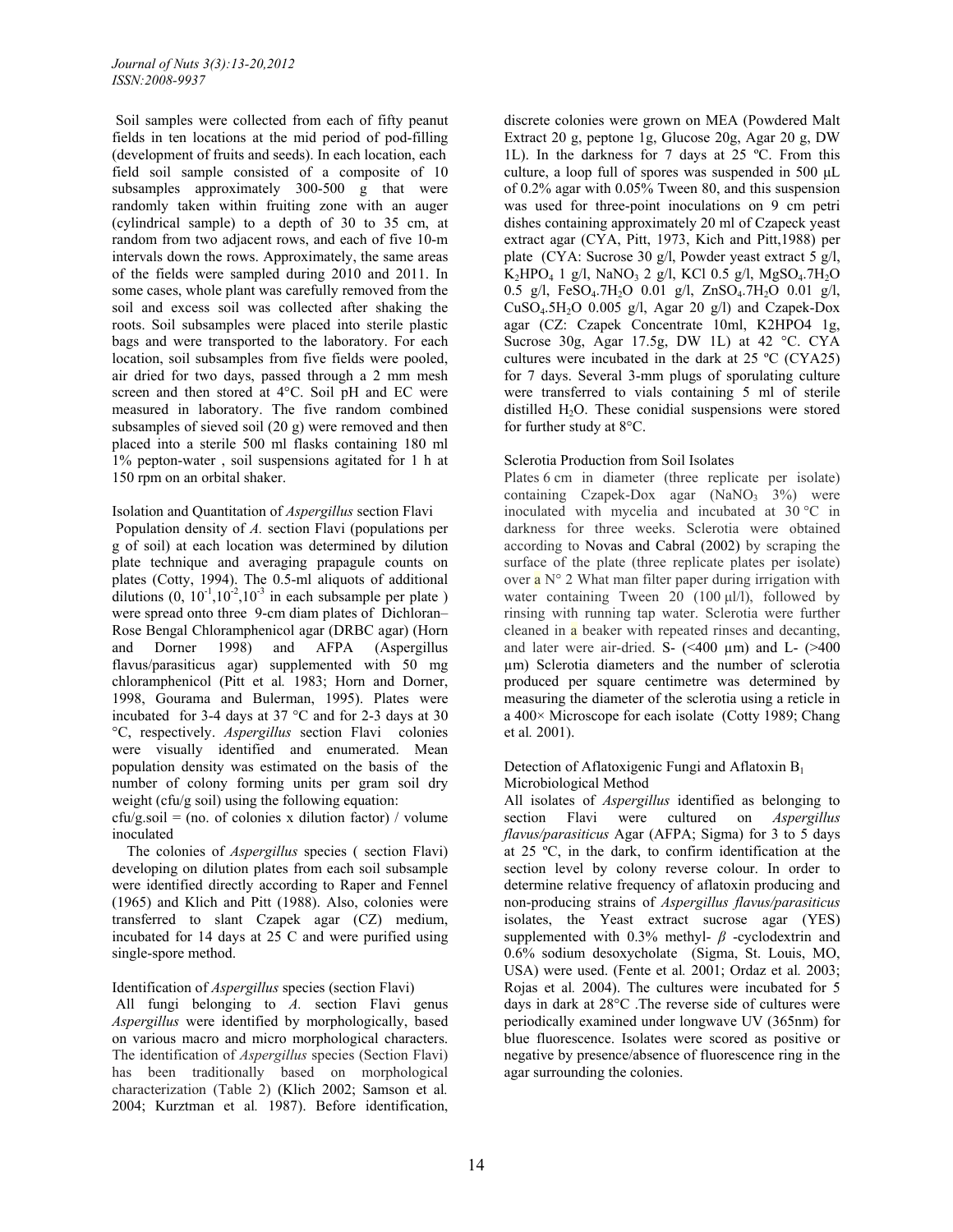## TLC Method

Production of Aflatoxin  $B_1$  from each isolate was verified by thin-layer chromatography using the agar plug and chloroform method with some modifications (Filtenborg et al*.* 1983; Lamanaka et al*.* 2007). Fungal mycilium was extracted with chloroform in stomacher for 3 min, filtered and concentrated at  $60^{\circ}$  C to near dryness and dried using vacuum evaporator (Heidolph WB 2000). The 20 μl of chloroform extracts (samples) and 20  $\mu$ l of  $B_1$  aflatoxin (reference standard solution) in methanol (Sigma-Aldrich, Germany) were spotted on imaginary line 1cm from the bottom edge of TLC chromatoplates (silica gel 60, 20×20 cm, 250 mm, E. Merck, Germany) by development with ethyl ether/methanol/water (96:3:1) and run at room temperature. Aflatoxin spots were visualized under UV light at 365 nm.

### Statistical Method

All statistical analyses of data were performed using MSTAT-C software with Duncan's Multiple Range Test for a randomized complete block design with five reolications. A P-value less than 0.05 (95 percent accuracy) was considered significant. Data from counts of colony-forming units (cfu) and percent frequencies of *Aspergillus* spp. were transformed as  $log_{10} (x + 1)$  and arcsine square root  $(\%)$  to obtain homogeneity of variance, respectively.

## **Results**

### *Aspergillus* (section Flavi) Populations

 *Aspergillus* section Flavi was detected in soil from each of the 10 sampling locations. There are no significant differences in the *A.* section Flavi populations between two sampling years (Table 3). Significant differences among locations were seen in the quantity of propagules (CFU) per gram of soil (Tables 3). Mean CFU and incidence of *A. flavus/parasiticus* L-strain isolates differed significantly among locations (Tables 3 and 4). The *A. parasiticus/flavus were* present in soil in nearly 2:1 proportions during the mid periode of the growing season in fields sampled from different locations (Table 4). So that, among a total of 298 *Aspergillus* colonies obtained from 50 peanut fields, 182 showed yelloworange reverse coloration on AFPA of which *A. parasiticus* was predominant (54% of section Flavi), followed by *A. flavus* (30%) and *A.nomius* (10%) (Table 2). In this study, six percent of the isolates were belong to *A. terreus*, *A. niger*, and *A. fumigatus* and *A. tamarii*  species, other most prevalent aspergilli in soil from the three fields. The mean populations of *Aspergillus* species (section Flavi) were generally low. Mean analysis of CFU revealed significant differences between locations (Table 4). The mean populations of

*Aspergillus* species section Flavi were mostly averaged from 188 to 139 cfu/g soil in 2010 and 2011, respectively. So that, we were unable to detect *Aspergillus* populations on soil dilution plates at greater dilutions  $(<10<sup>-2</sup>)$ .

Soil populations of the *Aspergillus* species (section Flavi) shown in Table 4 were generally higher in the heavy soils than in the sandy soils (Tables 1 and 4). Otherwise, populations of these *Aspergillus* species often varied considerably between locations with various soil types.

The lowest population of *Aspergillus* species (section Flavi) occurred in Keshel-e Azad Mahalleh and Estakhr-e Bijar locations with a mean less than 105 cfu/g soil (Table 4). Griffin and Carren (1974) found that *A. flavus* population in Virginia peanut field soils was around  $0.5-57.3$  propagules/g soil. Bell and Crawford (1967) reported significantly greater amount of propagules in naturally infested soils in Georgia  $(1.5 \times 10^4$  propagules/g soil). Soil population levels of *Aspergillus* (section Flavi) from locations remained fairly constant over two years.The distribution of sclerotial types and no aflatoxin production potential of isolates differed according to the sampling locations (Tables 3 and 4). The *A. flavus/parasiticus* (Flavi section) fungi were two species with the highest frequency in ten sampling locations. This showed variation in the population in various locations and soil types (Tables 1 and 4).

*Aspergillus* section Flavi isolates, predominately *A. parasiticus/flavus* L strain isolates from different sampling locations differed significantly in production sclerotia. For all soils, two types of *A. flavus/parasiticus*  fangal colonies developed on CZ plates. Some produced larg ( $>400 \mu m$ ) and small ( $<400 \mu m$ ) sclerotia, but the others produced none. Sclerotia are germinated to produce additional hyphae or conidia (asexual spores) which can be dispersed more in soil. A total of 153 *A. parasiticus/flavus* colonies transfered from AFPA to CZ containing NaNO3 3%. About 78.6% of the *A. parasiticus* and 64% of the *A. flavus* isolates produced varying sizes and numbers of sclerotia (Table 4). Of the *A. flavus/parasiticus*, 80% and 76.6 % were L strain isolates, respectively. Although *A. parasiticus/flavus*  fungi were detected in all 10 locations, S strain isolates were found in only 3 locations(data not shown). An important aspect of the presence of *A. parasiticus/flavus* fungi in the field soil is the potential of fungus for producing carcinogenic aflatoxins. About 94 (96%) of *A. parasiticus* and 51(92%) *A. flavus* isolates recovered from peanut soils produced aflatoxin. Of 104 L strain isolates tested,  $46$  were positive for aflatoxin  $B_1$ production (data not shown).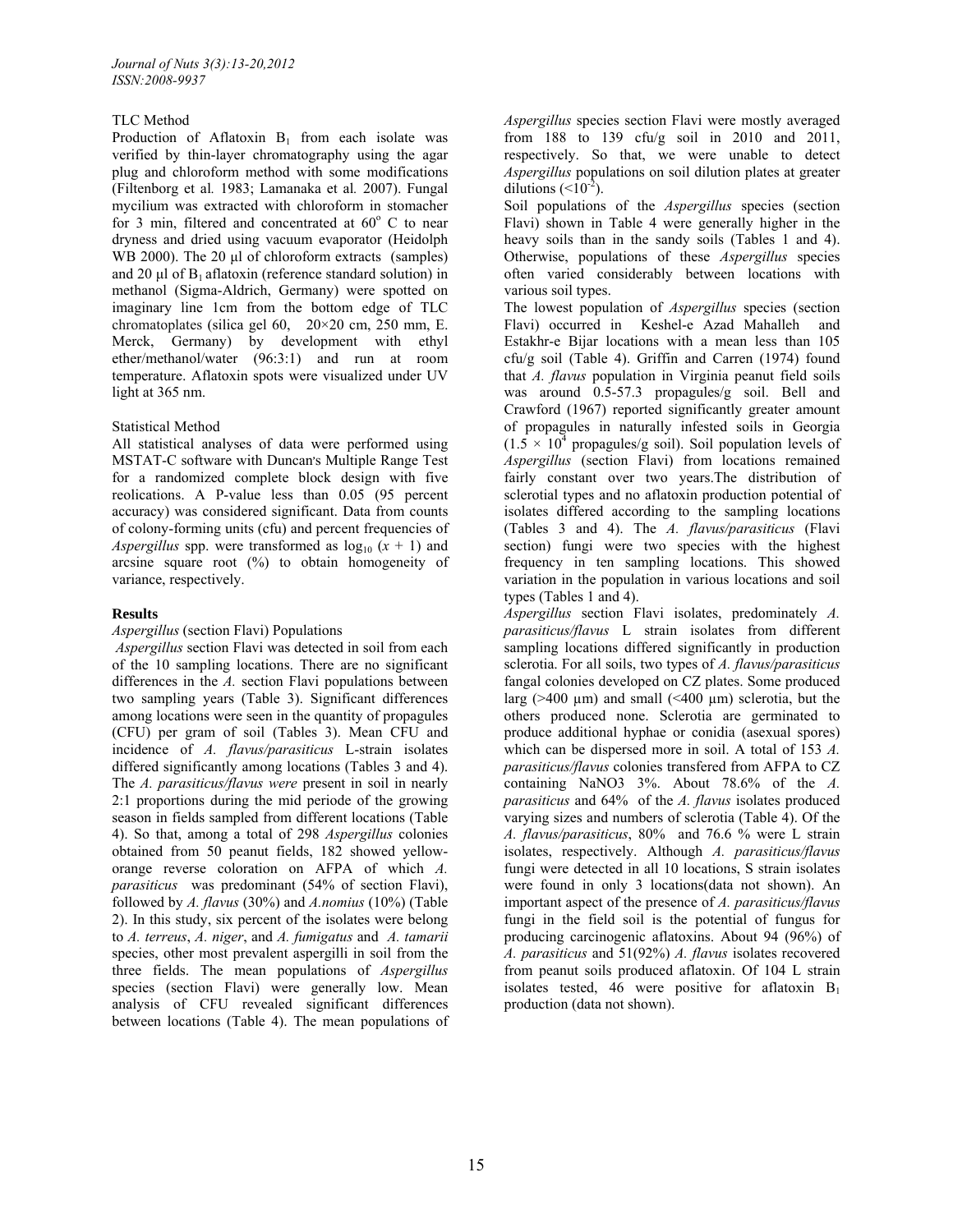

Fig 1. Map of Guilan province (northern Iran) and Astaneh-e Ashrafiyeh (A) with locations where soil samples were collected

| Table 1. Mean properties of peanut field soils in 3 districts and 10 locations in Astane |
|------------------------------------------------------------------------------------------|
| -e Ashrafiyeh, Guilan province, Iran                                                     |

| <b>Districts</b>   | Location                    | PH    |       | EC<br>(ds/m)                    | Texture                         |
|--------------------|-----------------------------|-------|-------|---------------------------------|---------------------------------|
| Kiashahr           | Sahid Rejaii                | 7.97  | 0.345 |                                 | Silt-loam<br>Sandy-loam         |
|                    | Dehsar                      | 7.08  | 0.226 |                                 | Silt loam                       |
|                    | Salestan                    | 7.585 | 0.226 |                                 | Loam<br>Loam-sand<br>Sandy-loam |
| Kisoom-e Chahardeh | Kisoom-e Joikol             |       | 7.785 | 0.217                           | Silt-loam<br>Loam<br>Sandy-loam |
|                    | Amshal                      | 7.815 | 0.334 | Silt-loam<br>Clay<br>loam       |                                 |
|                    | Tazeh-Abad-e Khoshkarvandan | 8.35  | 0.381 | Silt-loam<br>Sandy-loam<br>Loam |                                 |
| Central            | Parkaposht-e Yavarzadeh     | 7.905 | 0.259 | Silt-loam<br>Loam               |                                 |
|                    | Keshel-e Azad Mahalleh      | 7.795 | 0.236 | Sandy-lom<br>Loamy-sand         |                                 |
|                    | Estakhr-e Bijar             |       | 7.84  | 0.224                           | Silt-loam<br>Sandy-loam         |
|                    | Koorka                      | 7.725 | 0.341 | Silt-loam<br>loam               |                                 |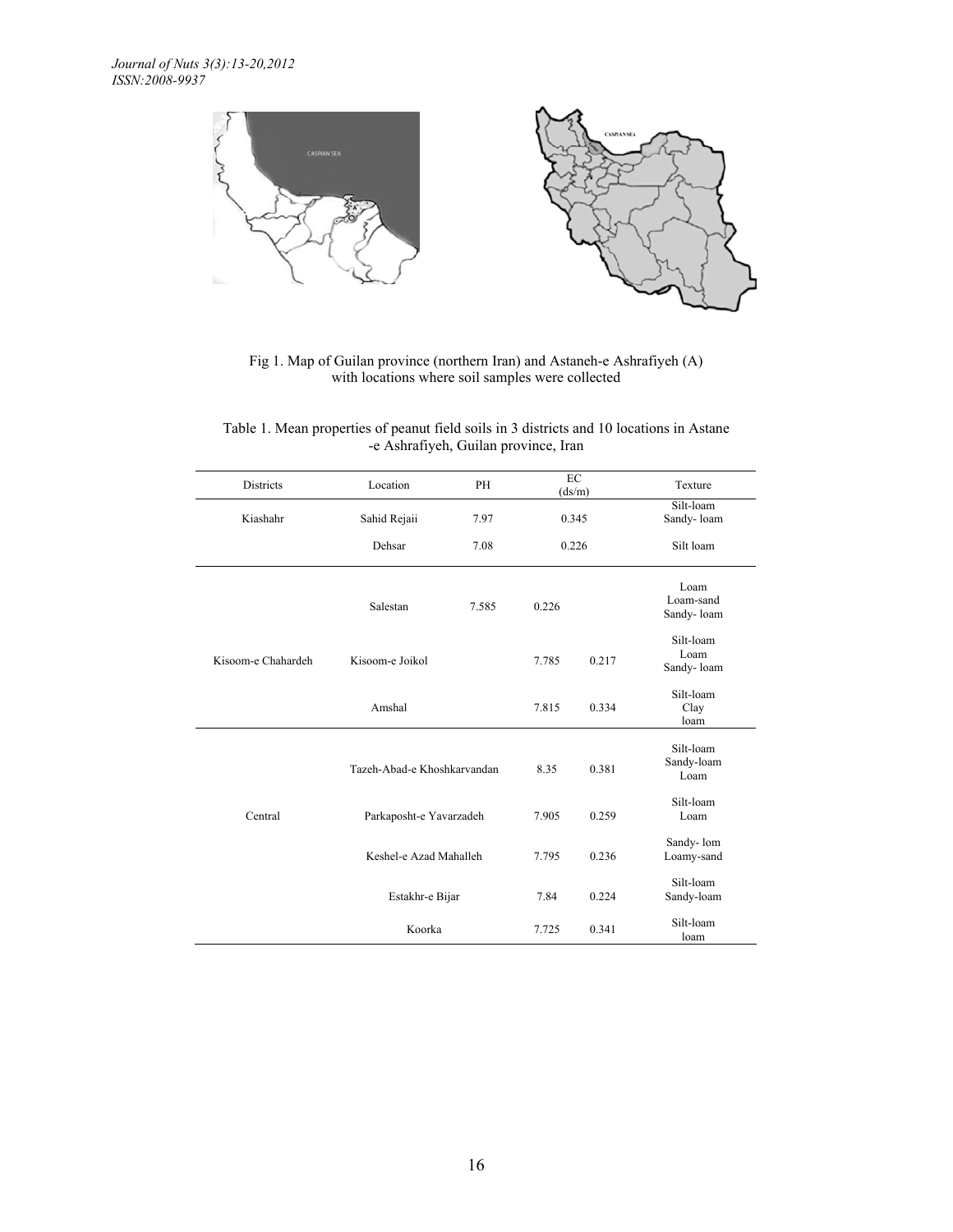Table 2. Characterization of *Aspergillus* Section Flavi isolates

| Species        | Sclerotia on CZ30  | $\sim$<br>Seriation on | Conidia on        | Reverse on | Diameter on | Colony colour on  | Fluorescence on |
|----------------|--------------------|------------------------|-------------------|------------|-------------|-------------------|-----------------|
|                |                    | CYA25                  | CYA <sub>25</sub> | AFPA       | CZ42        | CYA <sub>25</sub> | YES             |
| A. flavus      | $>400$ and $<$ 400 | n.d./b/u               | smooth            | orange     | $1.4 - 2.9$ | yellow-green      | $^{+/-}$        |
| A. parasiticus | $>$ 400 and <400   | $n.d.(u)$ or $u/b$     | n.d/Rough         | orange     | $0.5 - 3.1$ | dark-green        | $^{+/-}$        |
| A. nomius      |                    | n.d                    | Rough             | cream      |             | dark-green        | $\pm$           |
| A. tamarii     |                    | b/n.d                  | Thick/Rough       | brown      |             | brown             |                 |

Table 3. Combined analysis of variance for CFU per g of soil, percent toxigenic *Aspergillus* spp., and L strain isolates of *A. parasiticus/flavus* (2010-2011)

|                  |    | MS           |               |            |                |                 |
|------------------|----|--------------|---------------|------------|----------------|-----------------|
| S.O.V            | df | $CFU/g$ soil | %Toxigenic    | %Toxigenic | % L-strain of  | $% L-strain$ of |
|                  |    |              | A.parasiticus | A. flavus  | A. parasiticus | A. flavus       |
| Year             |    | 69.408ns     | 51.234ns      | 73.028 ns  | 95.307ns       | 81.655ns        |
| Replication×Year |    | 26.156       | 17.926        | 18.230     | 31.984         | 20.605          |
| Location         |    | 25.375*      | $16.33$ ns    | 16.26ns    | 28.423**       | $19.36**$       |
| Location×Year    |    | $4.352*$     | 2.374ns       | 3.482ns    | $6.282*$       | $4.603*$        |
| Error            | 72 | 460.579      | 320.991       | 331.14     | 55.24          | 41.151          |
| C.V              |    | 23.6         | 21.7          | 19.4       | 20.6           | 17.2            |

Ns, \* and \*\*: Non significant, significant at 5% and 1% probability levels, respectively

Table 4. Mean comparison of CFU for *Aspergillus* section Flavi, percent toxigenic *Aspergillus* spp., and L strain isolates of *A. parasiticus* and *A. flavus* in the fruiting zone for 50 peanut fields in 10 locations in Astaneh-e Ashrafiyyeh (Guilan, Iran) in combined analysis (2010-2011)

| Location                | CFU per g of soil | %Toxigenic    | %Toxigenic A. | $% L-strain$ of   | $% L-strain$ of   |
|-------------------------|-------------------|---------------|---------------|-------------------|-------------------|
|                         |                   | A.parasiticus | flavus        | A. parasiticus    | A. flavus         |
| Amshal                  | 2.73a             | 12.3a         | 14.5 a        | 23.4a             | 17.2 a            |
| Dehsar                  | $2.48$ abc        | 10.6a         | 12.6a         | 7.9 <sub>bc</sub> | 8.5 bc            |
| Estakhr-e Bijar         | 1.98 bcd          | 9.9a          | 9.0a          | $4.0\text{ c}$    | 5.7 <sub>bc</sub> |
| Keshel-e Azad Mahalleh  | 1.69d             | 9.1a          | 5.3 a         | 3.7c              | 2.8c              |
| Parkaposht-e Yavarzadeh | $2.22$ abcd       | 10.7a         | 9.1a          | 6.5 <sub>bc</sub> | 8.7 bc            |
| Kisoom-e Joikol         | $2.00$ bcd        | 9.2a          | 9.1a          | $2.6\text{ c}$    | 8.4 bc            |
| Salestan                | $2.12$ bcd        | 8.2a          | 3.5a          | 3.8c              | 2.9c              |
| Koorka                  | $2.10$ bcd        | 10.6a         | 12.7a         | 16.8a             | 11.4ab            |
| Sahid Rejaii            | $2.52$ ab         | 8.2 a         | 9.0a          | 5.3 bc            | 8.6 bc            |
| Tazeh-Abad-e            | $2.17$ abcd       | 9.2a          | 7.2a          |                   | 5.8 <sub>bc</sub> |
| Khoshkarvandan          |                   |               |               | $2.6\text{ c}$    |                   |

 $^{\circ}$  Log10(CFU) used in analysis, untransformed data presented.  $^{\circ}$  Based on analyses of samples from fruiting zone for five fields in each location. Means within a column followed by a different letter are significantly different ( $\alpha = 0.05$ ).

### **Discussion**

 It would seem that in the small geographic area studied, different A. section Flavi populations are isolated from particular soil. Densities of section Flavi fungi in soil vary lowly among fields and may not influence the severity of peanut infection. Although Astaneh-e Ashrafiyyeh was cultivated in peanut for several long years (continous crop system), the mean section Flavi populations are low. Also, because of no crop sequence find in the studied peanut fields, there is no influence of crop sequence on *Aspergillus* species (section Flavi) populations. The results of this study indicated that these *Aspergillus* populations in the fruit and seed development stage were low. We had a little increase or decrease in *Aspergillus* species (section Flavi) populations during two years (data not shown). Peanut fields were not drought stressed during two years in the growth stages. Data from this study suggest that with adequate rainfall during the generative growth, soil populations of *Aspergillus* species (section Flavi)

remain nearly constant in cultivated fields of Guilan province (Astaneh-e Ashrafiyeh). It is not known how these population levels are maintained in soil, nor is it understood whether these fungi reside mostly as conidia or hyphae.

In addition, possibly, low soil temperature in Guilan peanut growing area, northern-most province in the Iran, may be responsible for the low section Flavi populations. S strain isolates were least abundant in a limited area of Guilan province and suggested that a few population was related to soil environmental factors. In a study in which soil was inoculated with conidia from a color mutant of *A. parasiticus*, soil populations decreased little during a 10-month period (Horn et al*.* 1994). A certain proportion of conidia in soil may be quiescent. Griffin (1969) demonstrated that under laboratory conditions soil fungistasis prevents *A. flavus*  conidia from germinating. The slow loss of conidium viability in soil (Wicklow et al. 1993) may be offset by colonization of crop debris (Angle et al*.* 1982; Griffin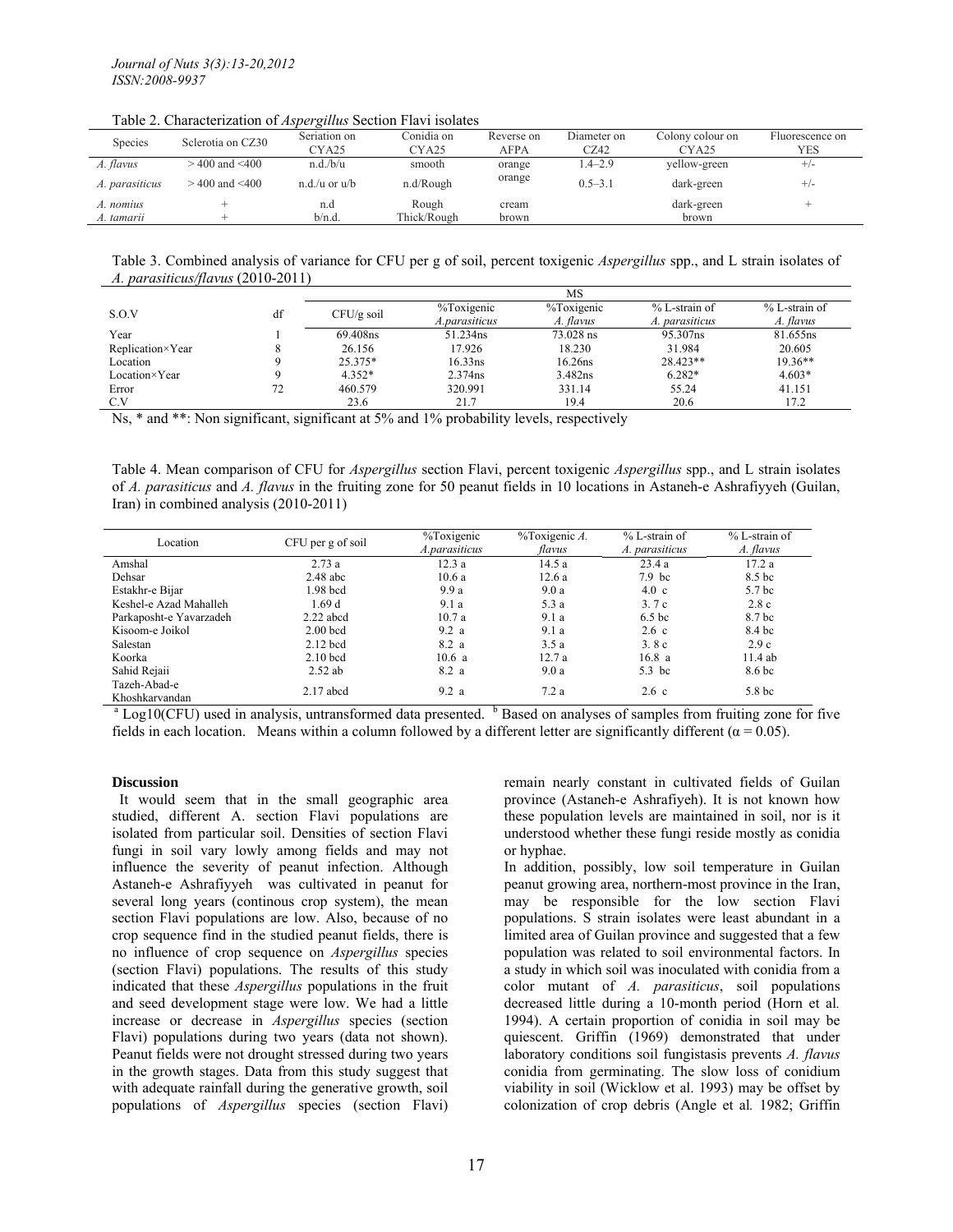and Garren 1976). It is not clear why *A.* section Flavi populations are generally low. It may be *Aspergillus*  species from section Flavi stimulated less than other microbial groups (fungi and bacteria) in the zone around developing pods. Otherwise fungi and bacteria are favored over section Flavi in rhizosphere. Although sclerotia *A. flavus/parasiticus* are an important source of primary inoculums, but the survival of *Aspergillus*  spp. particularly aflatoxigenic species in Guilan soils still is not well understood. The majority of Aflatoxinproducing isolates in our study except some isolates produced L-type sclerotia. This is very promising because in accordance to data from Cotty and Cardwell (1999) the L-type isolates usually produce less aflatoxins compared to S-type isolates. There was a nonrandom relationship between the sclerotial type and the production of aflatoxin; strains that did not produce sclerotia were significantly less likely to be toxigenic than strains that produced large sclerotia.

Because *A. flavus*/*parasiticus* populations commonly reach the soil surface through spillage at harvest,

### **References**

- Abbas HK, Weaver MA, Zablotowicz RM, Horn BW , Shier WT (2005) Relationships between aflatoxin production and sclerotia formation among isolates of Aspergillus section Flavi from the Mississippi Delta. Eur. J. Plant Pathol 112: 283–287
- Angle JS, Dunn KA., Wagner GH (1982) Effect of cultural practices on the soil population of Aspergillus flavus and Aspergillus parasiticus. Soil Sci. Soc. Am. J 46: 301–304.
- Bell DK ,Crawford JL (1967) A botran-amended medium for isolating A. flavus from peanuts and soil. Phytopathol 57: 939-941.
- Blankenship PD, Cole RJ, Sanders TH, Hill RA (1984) Effect of geocarposphere temperature on pre-harvest colonization of drought-stressed peanuts by Aspergillus flavus and subsequent aflatoxin contamination. Mycopathol 85: 69– 74.
- Chang PK, Bennett JW, Cotty PJ (2001) Association of aflatoxin biosynthesis and sclerotial development in Aspergillus parasiticus. Mycopathol 153: 41–48.
- Cheraghali AM, Yazdanpanah H , Doraki N (2007) Incidence of aflatoxins in Iran pistachio nuts. Food Chem. To xi 45: 812-816.
- Christensen CM, Miller BS, Johnston JA (1992) Moisture its measurement. In: Sauer, DB (Ed), Storage of Cereal Grains and Their Products. American Association of Cereal Chemist, Minnesota. pp. 39-54.
- Corl EA ,Truelove, B (1986) The Rhizosphere. Springer-Verlag . Berlin. 288p.
- Cotty PJ (1989) Virulence and cultural characteristics of two Aspergillus flavus strains pathogenic on cotton. Phytopathol 79: 808–814.

sclerotia may represent an important source of these fungal inoculum in field soils where peanut is grown. As we know, seeds from pods may be invaded by aflatoxigenic fungi when plants are drought stressed (Sanders et al*.* 1981), but data from this study suggest that with adequate rainfall during the growing season soil population levels of *Aspergillus* species from section Flavi from 10 districs remained nearly costant over the sampling period in cultivated fields of Astanehe Ashrafiyeh. Peanut seeds vary considerably in water activity (Aw) and exposure to soil temperatures. Water activities of individual seeds range from 0.75 to 1.00 (Dorner et al*.* 1989), and soil temperatures in the pod zone range from 20 $\degree$ C in warm temperate regions to 38 °C in semi-arid tropical areas (Craufurd et al*.* 2003, Hill et al.1983). Peanuts are invaded by aflatoxigenic fungi primarily under conditions of late-season drought and elevated soil temperatures (Blankenship et al*.*1984, Hill et al*,* 1983; Sanders et al*.* 1981; Sanders et al*,* 1985b).

- Craufurd PQ, Prasad PVV, Kakani VG, Wheeler TR Nigam SN (2003) Heat tolerance in groundnut. Field Crops Res 80: 63–77.
- Diener UL, Pettit RE and Cole RJ (1982) Aflatoxins and other mycotoxins in peanuts. In: Peanut science and Technology. Eds. HE Pattee and CT Young. Pp 571-623. Am Peanut Res. Educ. Soc., Inc. Youakom, TX.
- Diener UL, Cole RJ, Sanders TH, Payne GA, Lee LS, Klich MA (1987) Epidemiology of aflatoxin formation by Aspergillus flavus. Ann. Rev. Phytopathol 25: 249-270.
- Dorner JW, Cole RJ, Sanders TH, Blankenship PD, (1989) Interrelationship of kernel water activity, soil temperature, maturity, and phytoalexin production in preharvest aflatoxin contamination of drought-stressed peanuts. Mycopathol 105: 117–128.
- Fente CA, Ordaz JJ, Vazquez BI, Franco CM, Cepeda A (2001) New additive for culture media for rapid identifi cation of afl atoxin-producing Aspergillus strains. Appl. Environ. Microbiol 67: 4858–4862.
- Filtenborg O, Frisvad JC, Svendsen JA (1983) Simple screening Method for molds producing intracellular mycotoxins in pure cultures. Appl. Environ. Microbial 45: 581-85.
- Gilman GA (1969) An examination of fungi associated with groundnut pods. Trop. Sci 11: 38-48.
- Griffin GJ (1969) Fusarium oxysporum and Aspergillus flavus spore germination in the rhizosphere of peanut. Phytopathol 59: 1214–1218.
- Griffin GJ, Garren KH (1976) Colonization of rye green manure and peanut fruit debris by Aspergillus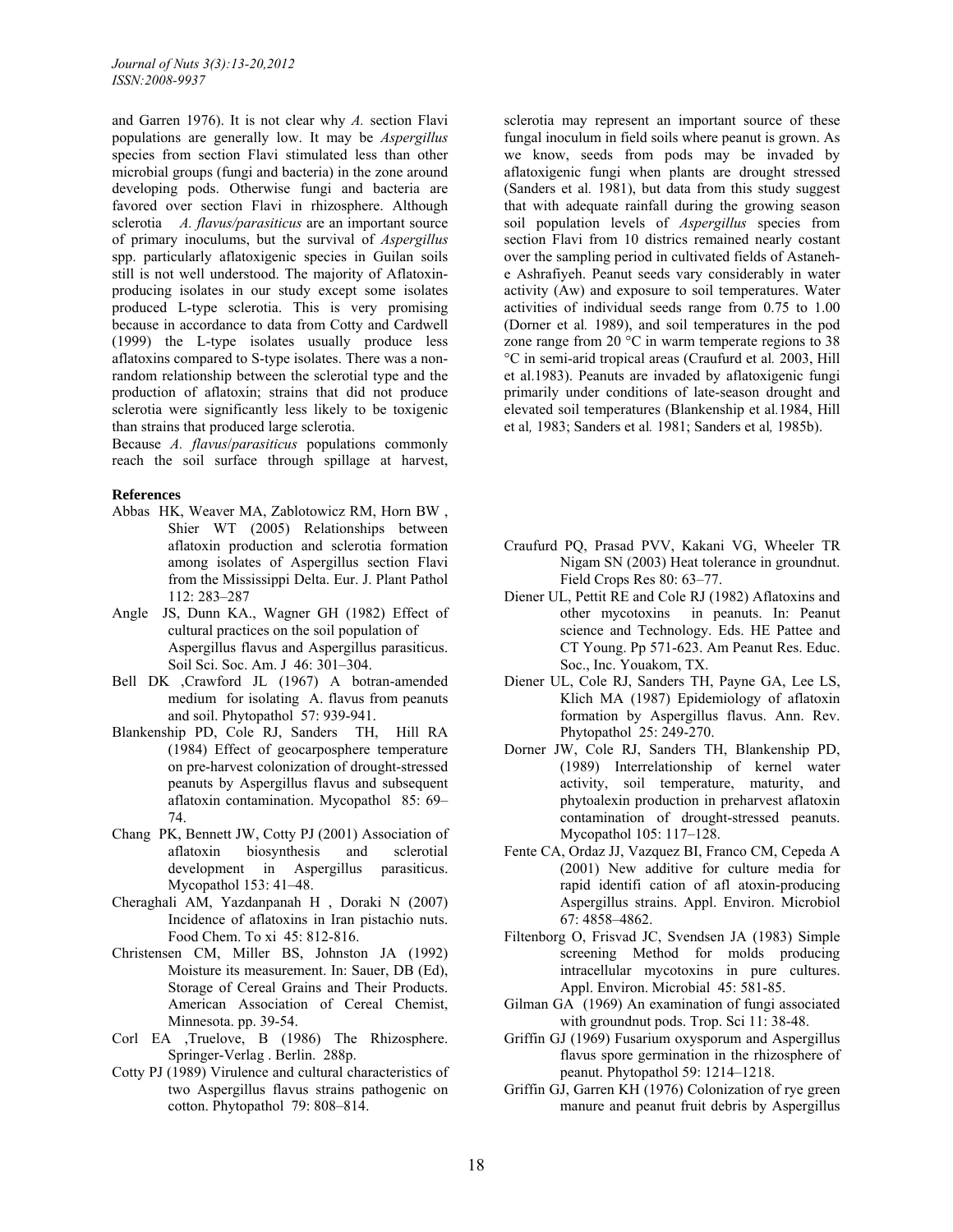flavus and Aspergillus niger group in field soils. Appl. Environ. Microbiol 32: 28–32.

- Griffin GJ ,Garren KH (1974) Population levels of Aspergillus flavus and the A. niger group in Virginia peanut field soils. Phytopathol 64: 322-325.
- Hesseltine CW, Shotwell OT, Smith M,Ellis II, Vandegraft F, Shannon G (1970) Production of various aflatoxins by strains of the Aspergillus flavus series. Proceedings of the First US–Japan Conference on Toxic Microorganisms and the US Department of the Interior, Washington, DC, USA
- Hill RA, Blankenship PD, Cole RJ, Sanders TH (1983) Effects of soil moisture and temperature on preharvest invasion of peanuts by the Aspergillus flavus group and subsequent aflatoxin development. Appl. Environ. Microbiol 45: 628–633.
- Horn BW, Dorner JW, Greene RL, Blankenship PD, Cole RJ (1994) Effect of Aspergillus parasiticus soil inoculum on invasion of peanut seeds. Mycopathol 125: 179–191.
- Horn BW (2005) a Ecology and population biology of aflatoxigenic fungi in soil. In: Aflatoxin and Food safety. Edited by Abbas H K CRC Press, Boca Raton, Fla. Pp 95-116.
- Horn B.W (2003) Ecology and population biology of aflatoxigenic fungi in soil. J Toxicol. Toxins Rev 22: 355–383.
- Horn BW, Greene RL, Sobolev VS, Dorner JW, Powell JH, Layton RC (1996) Association of morphology and mycotoxin production with vegetative compatibility groups in A. flavus, A. parasiticus, and A. tamarii. Mycologia 88: 574–587.
- Horn BW, Dorner JW (1998) Soil populations of Aspergillus species from section Flavi along a transect through peanut-growing regions of the United States. Mycologia 90: 767–776
- Joffe AZ (1969) The mycoflora of ground nut rhizosphere soil and geocarposphere on light, medium and heavy soils and it relations to A. flavus. Mycopathol. Mycol. Appl 37: 150-160.
- Klich MA, Pitt JI (1988)a A laboratory guide to common Aspergillus species and their teleomorphs. Commonwealth Scientific and Industrial Research Organization, North Ryde, Australia.
- Klich MA, Pitt JI (1988)b Differentiation of Aspergillus flavus from A. parasiticus and other closely related species. Trans. Br. Mycol. Soc 91: 99– 108.
- Klich MA (2002) Identification of Common Aspergillus Species. CBS, Utrecht, Netherlands.
- Kurtzman CP, Horn BW, Hesseltine CW (1987) Aspergillus nomius, a new aflatoxin producing species related to Aspergillus flavus and

Aspergillus tamarii. Antonie van Leeuwenhoek 53: 147–158.

- Lamanaka BT, Menezes HC, Vicente E, Leitd RSF, Taniwaki MH (2007) Aflatoxigenic fungi and aflatoxins occurrence in sultanas and dried figs commercialized in Brazil. Food Control 18: 454-57.
- McDonald D (1969) The influence of the developing groundnut fruit on soil mycoflora. Trans. Br. Mycol. Soc 53: 393-406.
- McDonal D (1970) Fungal infection of groundnut fruit before harvest. Trans. Br. Mycol. Soc 54: 453- 460.
- Mirabolfathy M, Moradi Ghahdarijani M, Waliyar F (2005) Variability in aflatoxicogenic potential and sclerotial production of Aspergillus flavus in pistachio of Iran. IV Int. Symp. Pistachio and Almond- ISHS. Tehran, Iran. p. 188-189.
- Mohammadi AH, Banihashemi Z (2006) Isolation and identification of Aspergillus species from soil in Fars Province. Proceeding of 17th Iran. Plant Protec. Cong. Tehran, Iran. p. 452.
- Mohammadi AH, Banihashemi Z, Haghdel M (2009) Identification and prevalence of Aspergillus species in soils of Fars and Kerman provinces of Iran and evaluation of their aflatoxin production. Rostaniha 10: 8-30.
- Moradi M, Ershad D, Mirabolfathy M, Panahi B (2004) The role of plant debris, soil and manure on population density of Aspergillus flavus and Aspegillus niger groups in pistachio orchards of Kerman Province (in Persian). Iran. J. Plant Pathol 40: 221-234.
- Novas MV, Cabral D (2002) Association of mycotoxin and sclerotia production with compatibility groups in Aspergillus flavus from peanut in Argentina. Plant Dis 86: 215–219.
- Ordaz JJ, Fente CA, Vazquez BI, Franco CM (2003) Development of a method for direct visual determination of aflatoxin production by colonies of the Aspergillus flavus group. Int. J. Food Microbiol 83: 219–225.
- Payne GA (1998) Process of contamination by Aflatoxin-producing fungi and their impact on crops. In mycotixins in agriculture and food safety. Edited by KK. Sinha and D Bhatnagar. Marcel Dekker , New York. pp 279-306.
- Pitt JI, Hocking AD, Glenn DR (1983) An improved medium for detection of Aspergillus flavus and A. parasiticus. J. Appl. Bacteriol 54: 109–114.
- Porter DM, Wright FS, Steele JL (1972) Relationship of microscopic shell damage to colonization of peanut by Aspergillus flavus. Oleagineux 41: 23-27.
- Raper KB, Fennell DI (1965) The genus Aspergillus. Baltimore: Williams & Wilkins Company. pp 686.
- Razzaghi-Abyaneh, M,Shams-Ghahfarokhi M, Allameh A, Kazeroon-Shiri M, Ranjbar-Bahadori S,